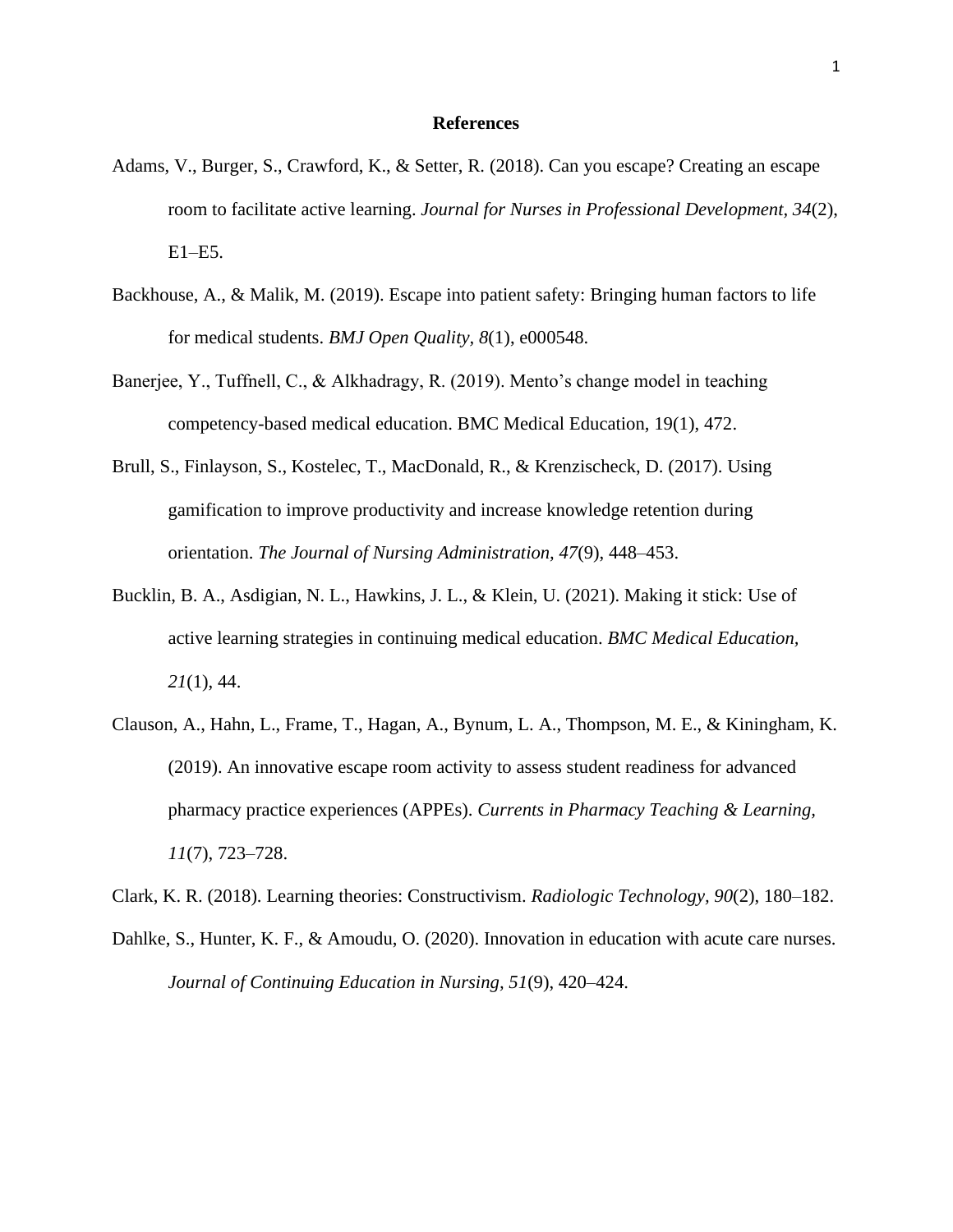- Diaz, D. A., McVerry, K., Spears, S., Díaz, R. Z., & Stauffer, L. T. (2020). Using experiential learning in escape rooms to deliver policies and procedures in academic and acute care settings. *Nursing Education Perspectives*. doi:10.1097/01.NEP.0000000000000691
- Garrison, E., Colin, S., Lemberger, O., & Lugod, M. (2021). Interactive learning for nurses through gamification. *The Journal of Nursing Administration, 51*(2), 95–100.
- Garwood, J. (2020). Escape to learn! An innovative approach to engage students in learning. *The Journal of Nursing Education, 59*(5), 278–282.
- Gates, J. A., Youngberg-Campos, M. (2020). Will you escape? Validating practice while fostering engagement through an escape room. *Journal for Nurses in Professional Development, 36(*5), E9–E10.
- Gómez-Urquiza, J. L., Gómez-Salgado, J., Albendín-García, L., Correa-Rodríguez, M., González-Jiménez, E., & Cañadas-De la Fuente, G. A. (2019). The impact on nursing students' opinions and motivation of using a "Nursing Escape Room" as a teaching game: A descriptive study. *Nurse Education Today, 72*, 73–76.
- Gordon, S. K., Trovinger, S., & DeLellis, T. (2019). Escape from the usual: Development and implementation of an "escape room" activity to assess team dynamics. *Currents in Pharmacy Teaching & Learning, 11*(8), 818–824.
- Graf, A. C., Jacob, E., Twigg, D., & Nattabi, B. (2020). Contemporary nursing graduates' transition to practice: A critical review of transition models. *Journal of Clinical Nursing, 29*(15–16), 3097–3107.
- Greenway, K., Butt, G., & Walthall, H. (2019). What is a theory-practice gap? An exploration of the concept. *Nurse Education in Practice, 34*, 1–6.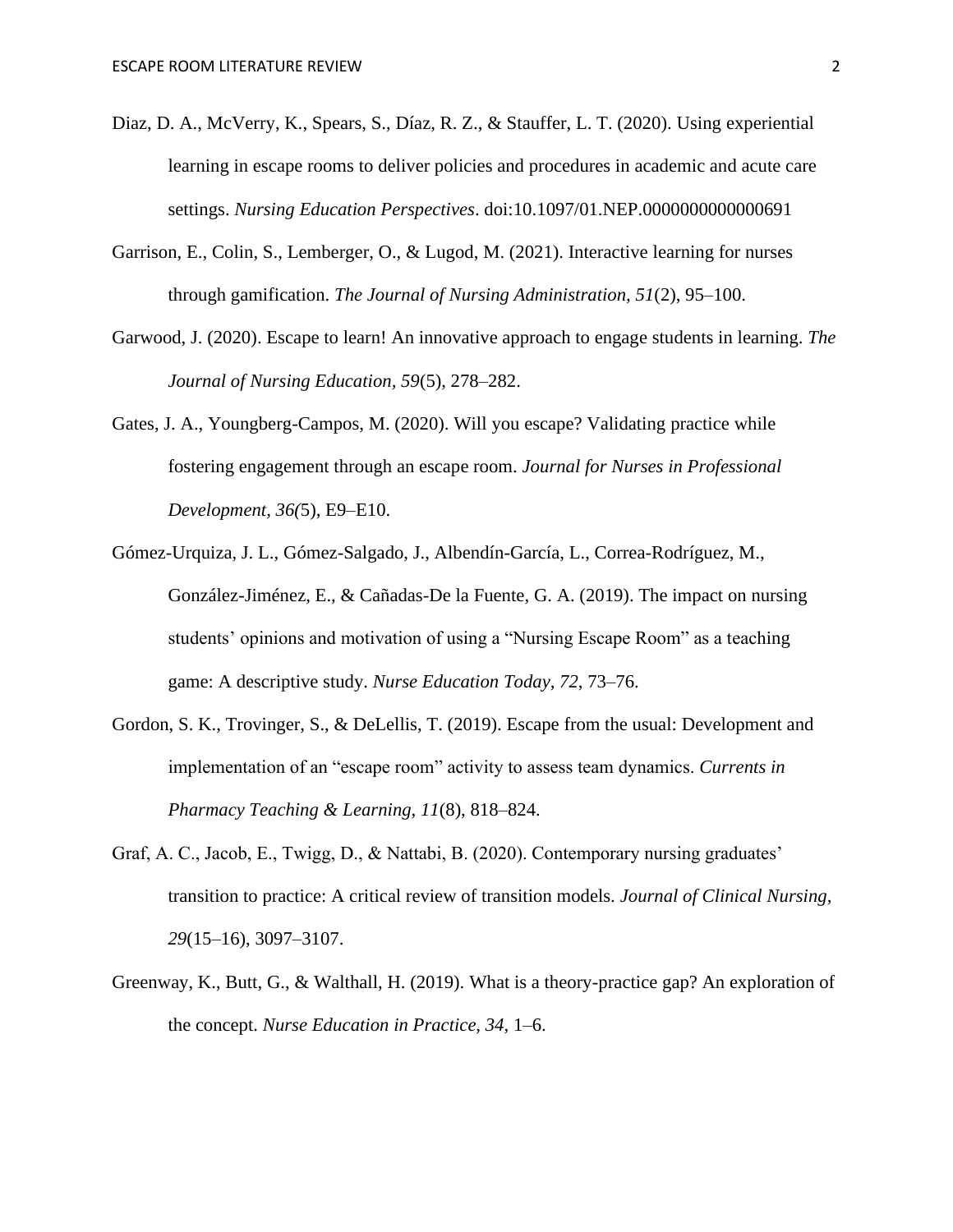- Guckian, J., Eveson, L., & May, H. (2020). The great escape? The rise of the escape room in medical education. *Future Healthcare Journal, 7*(2), 112–115.
- Hadenfeldt, C. J., Naylor, H. M., & Aufdenkamp, M. A. (2020). Escape the pharmacy: An active learning strategy for the nursing pharmacology classroom*. Nursing Education Perspectives.*
- Hawkins, J. E., Wiles, L. L., Tremblay, B., & Thompson, B. A. (2020). Behind the scenes of an educational escape room. *The American Journal of Nursing, 120*(10), 50–56.
- Jantzen, D. (2019). Refining nursing practice through workplace learning: A grounded theory. *Journal of Clinical Nursing, 28*(13–14), 2565–2576.
- Kinlaw, T. S. (2020). Escape to create an interactive and engaging learning experience. *Journal of Continuing Education in Nursing, 51*(11), 493–495.
- Kramer, M. (1974). Reality shock: Why nurses leave nursing. C.V. Mosby Company, St Louis.
- Malicki, A., Vergara, F. H., Van de Castle, B., Goyeneche, P., Mann, S., Preston Scott, M., . . . Whalen, M. (2020). Gamification in nursing education: An integrative literature review. *Journal of Continuing Education in Nursing, 51*(11), 509–515.
- Morrell, B. L. M., Eukel, H. N., & Santurri, L. E. (2020). Soft skills and implications for future professional practice: Qualitative findings of a nursing education escape room. *Nurse Education Today, 93,* 104462.
- Mullen, M., & Seiler, S. O. (2019). Escaping the confines of traditional instruction: The use of the escape room in a transition to practice program. *Journal for Nurses in Professional Development, 35*(6), 354–356.